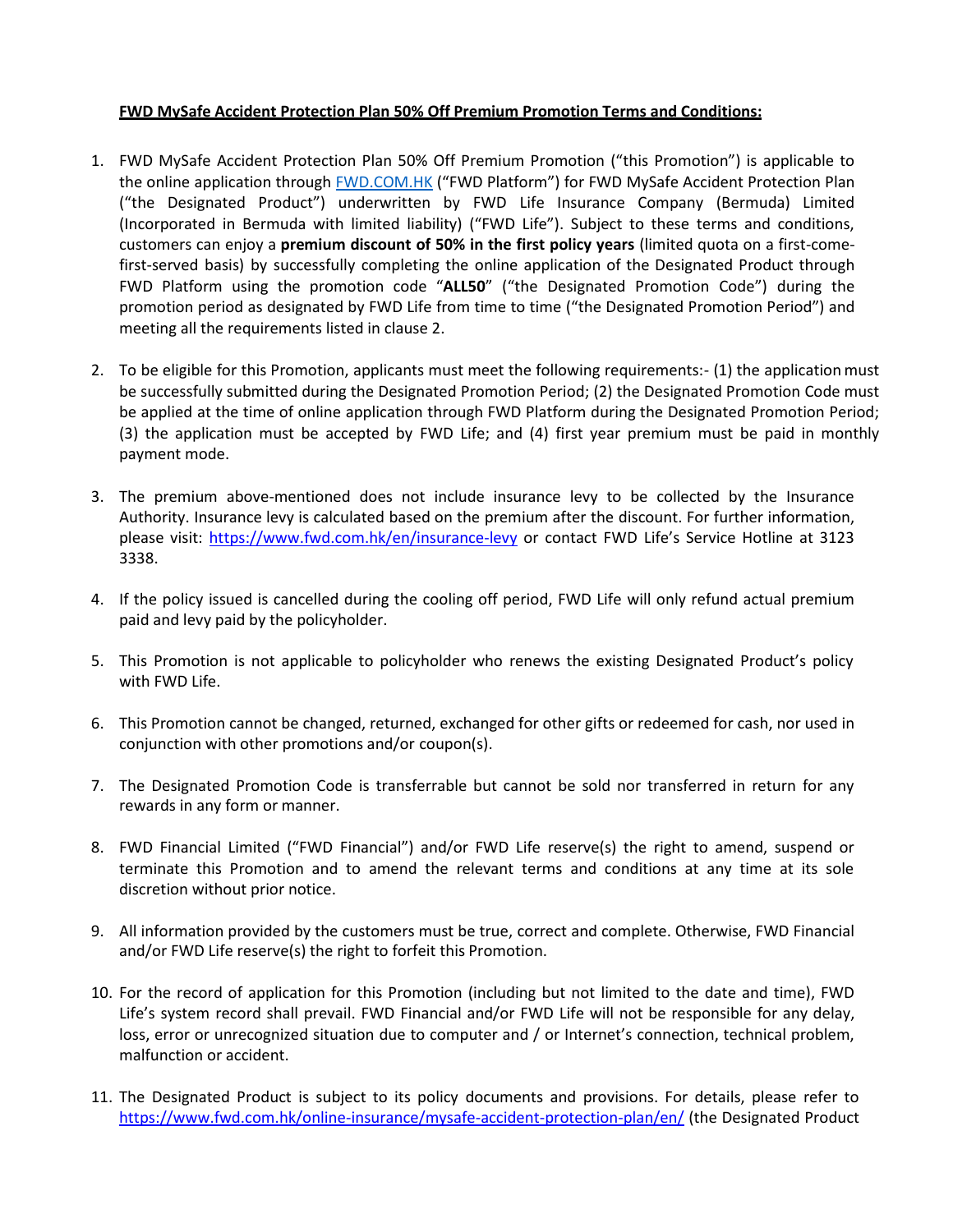webpage on FWD Platform).

12. In case of any dispute, the decision of FWD Financial and/or FWD Life shall be final and conclusive.

Important Note:-

- (i) FWD Life is authorized by the Insurance Authority to carry on insurance business in Hong Kong.
- (ii) FWD Platform is operated by FWD Financial. FWD Financial is an appointed insurance agency of FWD Life. FWD Financial is a licensed insurance agency under the Insurance Authority with licence no. FA2568.
- (iii) This Promotion is provided by FWD Financial and FWD Life intended to be offered in Hong Kong only. It shall not be construed as an offer to sell or a solicitation of an offer or recommendation to purchase or sale or provision of any products of FWD Life outside Hong Kong. Please refer to the product brochure, policy documents and provisions issued by FWD Life for details.
- (iv) These promotional offers or promotional materials should be read in conjunction with the relevant product brochure and terms and conditions. You should not purchase this product solely on the basis of these promotional offers or promotional materials. For details and risk disclosures of the relevant insurance plan, please refer to relevant product brochure and policy documents.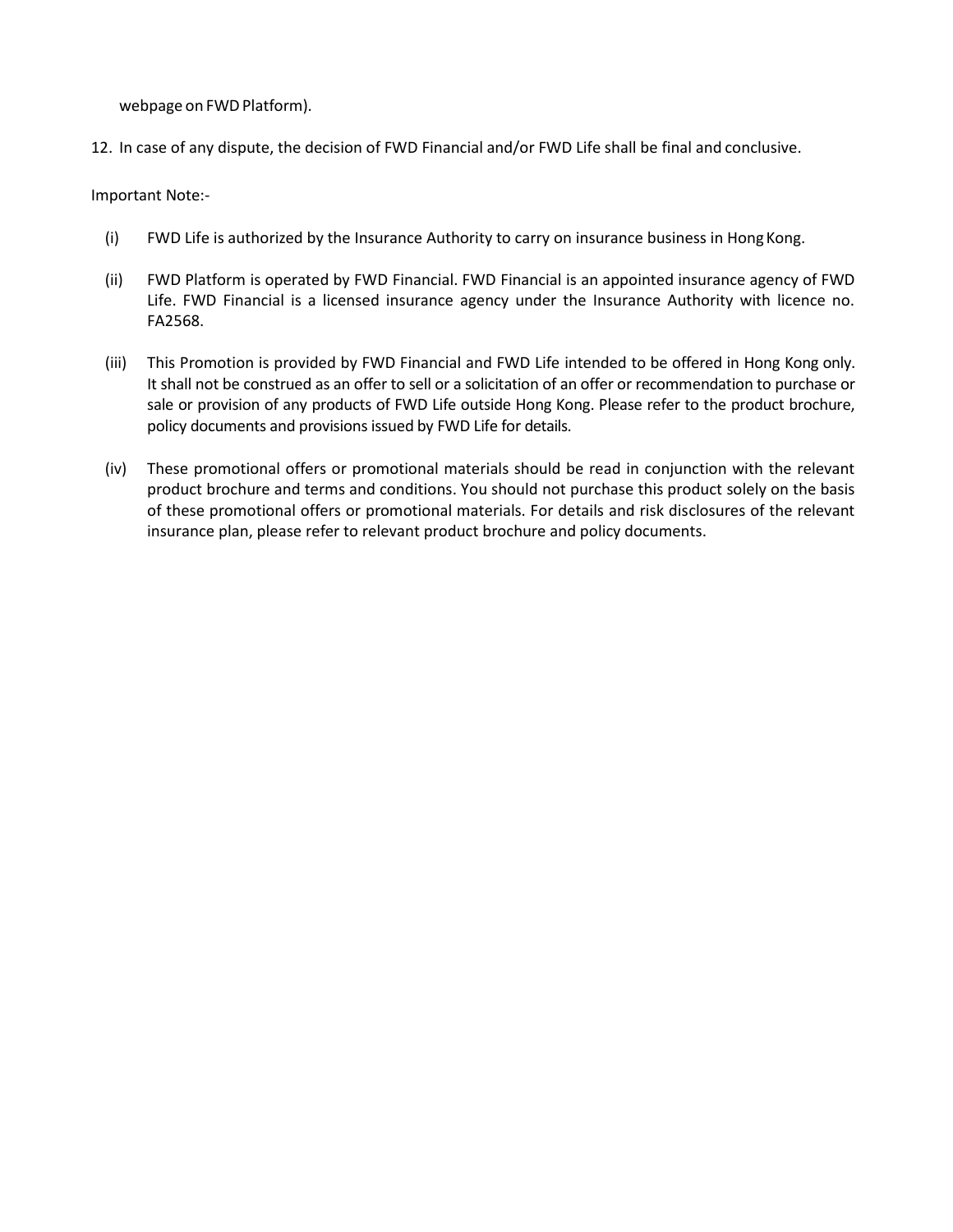## **富衛自心安意外保障計劃保費5折優惠之條款及細則:**

- **1.** 富衛自心安意外保障計劃保費5折優惠(「此優惠」)只適用於透過 FWD.COM.HK(「FWD 平 台」) 網上申請由富衛人壽保險(百慕達)有限公司(於百慕達註冊成立之有限公司)(「富衛人 壽」)所承保的自心安意外保障計劃(「指定產品」)。在此條款及細則約束下,客戶於富衛人壽 不時指定之推廣期(「指定推廣期」)內透過FWD 平台使用推廣編號「**ALL50**」(「指定優惠編 號」)於網上成功投保指定產品,並符合所有第2條的條件,可**於首個保單年度享保費5折**(名額有 限,先到先得)。
- 2. 申請人須符合以下條件方可享受此優惠:(1)須於指定推廣期內成功提交申請;(2)須於指定 推廣期內透過FWD 平台使用指定推廣編號進行網上申請;(3)申請須獲富衛人壽接納;及 (4)首年保費以月費形式繳付。
- 3. 上述提及之保費尚未包括保險業監管局收取的保費徵費。保費徵費會以折扣後之保費計算。有關 資料,可瀏覽 <https://www.fwd.com.hk/tc/insurance-levy> 或致電富衛人壽服務熱線 3123 3338。
- 4. 如所繕發之保單在冷靜期內被取消,富衛人壽只會退回實際繳交之保費及保費徵費。
- 5. 此優惠不適用於與富衛人壽續保現有指定產品保單的保單持有人。
- 6. 此優惠不可更換、退回、轉換其他禮品或折換現金,或與其他優惠及/或現金券同時使用。
- 7. 指定優惠編號可以轉讓,但不可以轉售或轉讓以換取任何形式的回報。
- 8. 富衛金融有限公司 (「富衛金融」)及/或富衛人壽保留隨時修改、暫停或取消此優惠以及修訂有關條 款及細則的酌情權而毋須事先通知。
- 9. 客戶提供之所有資料必須為真確、正確及完整。否則富衛金融及富衛人壽保留權利將此優惠作廢。
- 10. 此優惠之參加紀錄 (包括但不限於日期及時間),均以富衛人壽系統之紀錄為準。任何因電腦及/或網 絡的連接、技術問題、故障或意外而引致的遲延、遺失、錯誤或無法辨識等情況,富衛金融及/或 富衛人壽概不負責。
- 11. 指 定 產 品 將 受 其 正 式 保 單 文 件 及 條 款 所 約 束 , 詳 情 請 參 閱 <https://www.fwd.com.hk/online-insurance/mysafe-accident-protection-plan/>(FWD 平台上的指定 產品網站)。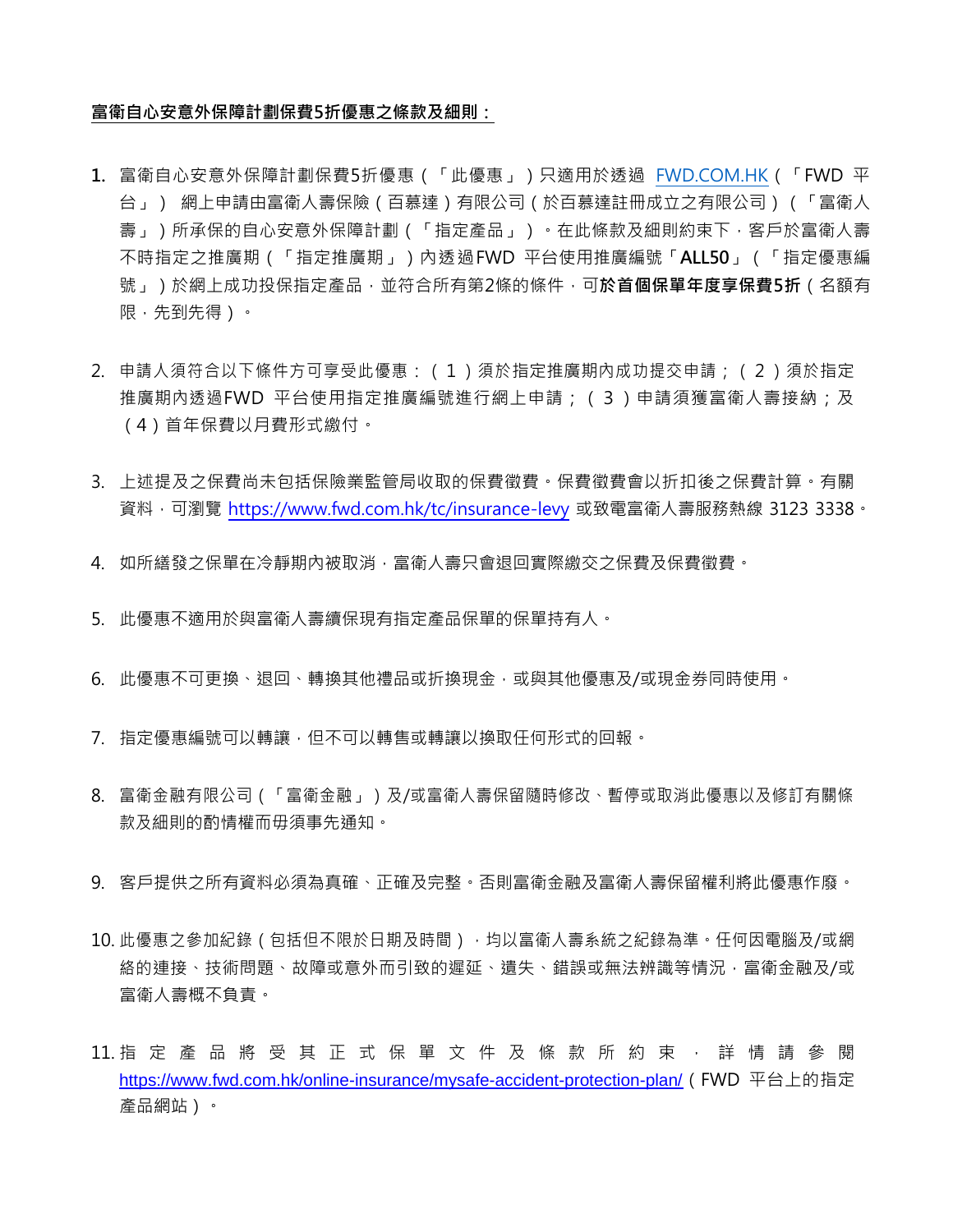12. 如有任何爭議,概以富衛金融及/或富衛人壽的決定為準。